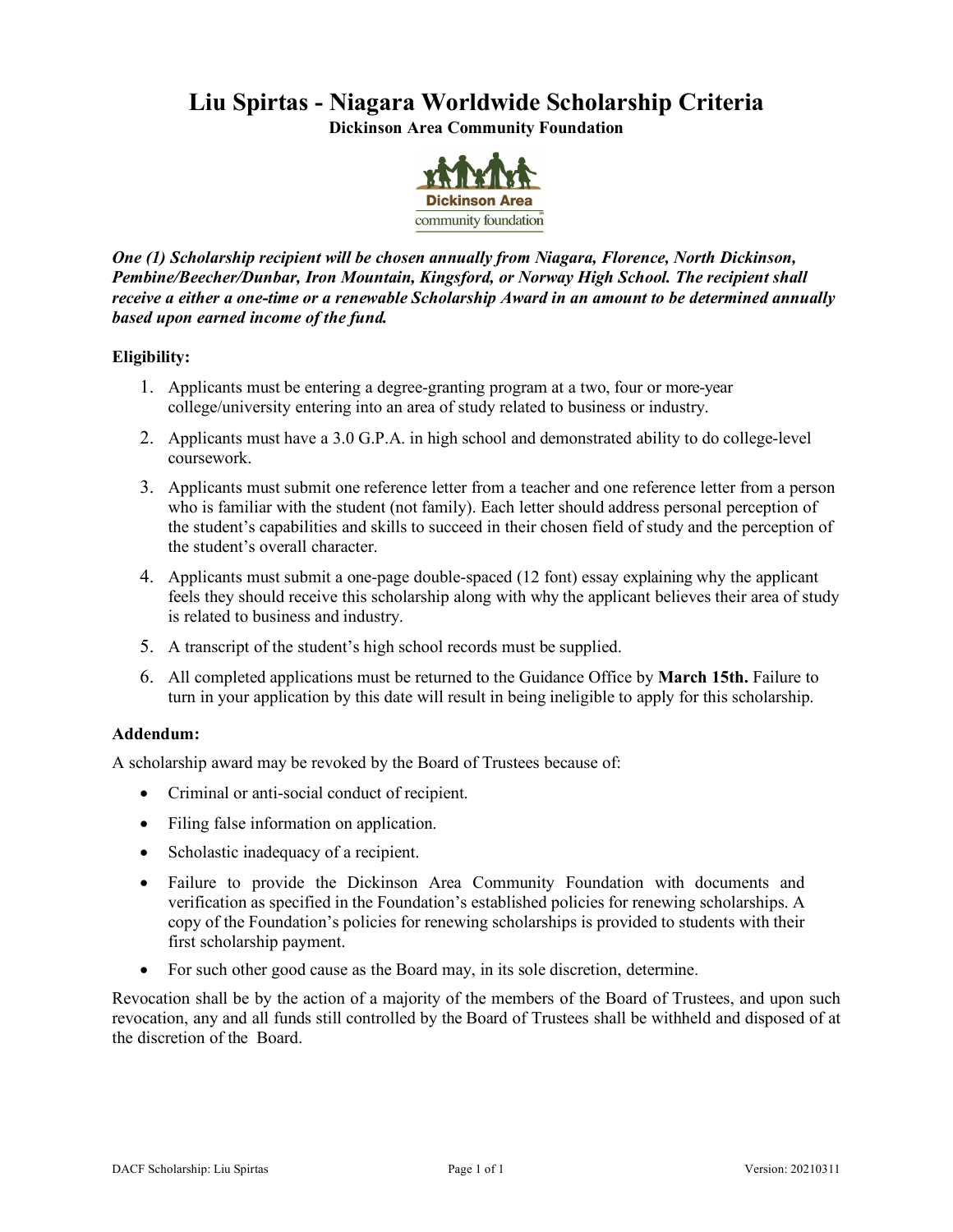

# *Liu Spirtas Niagara Worldwide Scholarship*

**Dickinson Area Community Foundation Completed applications must be submitted by March 15th**

| <b>Date</b>                             |                              |
|-----------------------------------------|------------------------------|
| <b>Full Name</b>                        |                              |
| <b>Street Address</b>                   |                              |
| <b>City ST ZIP Code</b>                 |                              |
| <b>Home Phone</b>                       |                              |
| <b>E-Mail (Required)</b>                |                              |
| <b>High School Attended</b>             |                              |
| <b>GPA</b>                              |                              |
| ACT:                                    | SAT:                         |
| <b>Student Activities:</b>              |                              |
|                                         |                              |
|                                         |                              |
|                                         |                              |
|                                         |                              |
| <b>Community Activities:</b>            |                              |
|                                         |                              |
|                                         |                              |
|                                         |                              |
|                                         |                              |
|                                         |                              |
|                                         |                              |
| <b>Work Experience:</b>                 |                              |
|                                         |                              |
|                                         |                              |
|                                         |                              |
|                                         |                              |
|                                         |                              |
| Did you work during the school year? No | If yes, how many hours/week? |
| <b>Goals for the future:</b>            |                              |
|                                         |                              |
|                                         |                              |
|                                         |                              |
|                                         |                              |
|                                         |                              |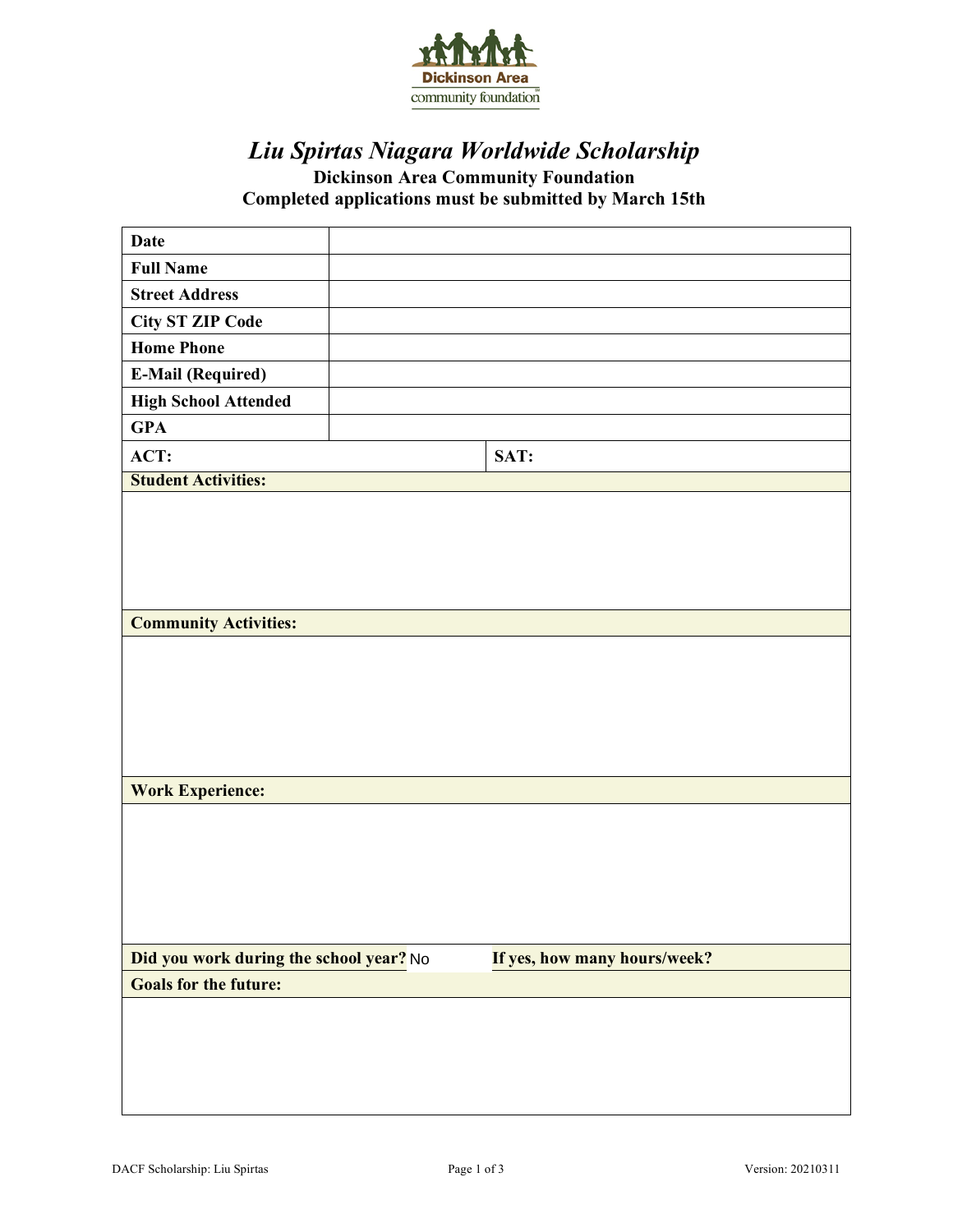

#### **Name of college or university you plan to attend:**

**Have you applied for admission?**

**Have you been accepted?**

**Intended field of study:**

**Have you applied for other scholarships?**

**Have you been granted a scholarship? If so, name of scholarship & amount:**

#### **Please include the following with the application:**

- 1. Two reference letters: One reference letter from a teacher and one reference letter from a person who is familiar with the student (not family). Each letter should address personal perception of the student's capabilities and skills to succeed in their chosen field of study and the perception of the student's overall character.
- 2. One-page double spaced (12 font) essay explaining why the applicant feels they should receive this scholarship along with why the applicant believes their area of study is related to business and industry.
- 3. High school transcripts

#### **Application Deadline**

All applications need to be submitted to the guidance counselor's office **by March 15th.**

#### **Agreement and Signature**

By submitting this application, I affirm that the facts set forth in it are true and complete. I understand any false statements, omissions, or other misrepresentations made by me on this application may result in rejection of this application.

Name (printed) Signature Date **Parent Application Form** Name of parent or guardian completing this form: Home address: Phone: Email: